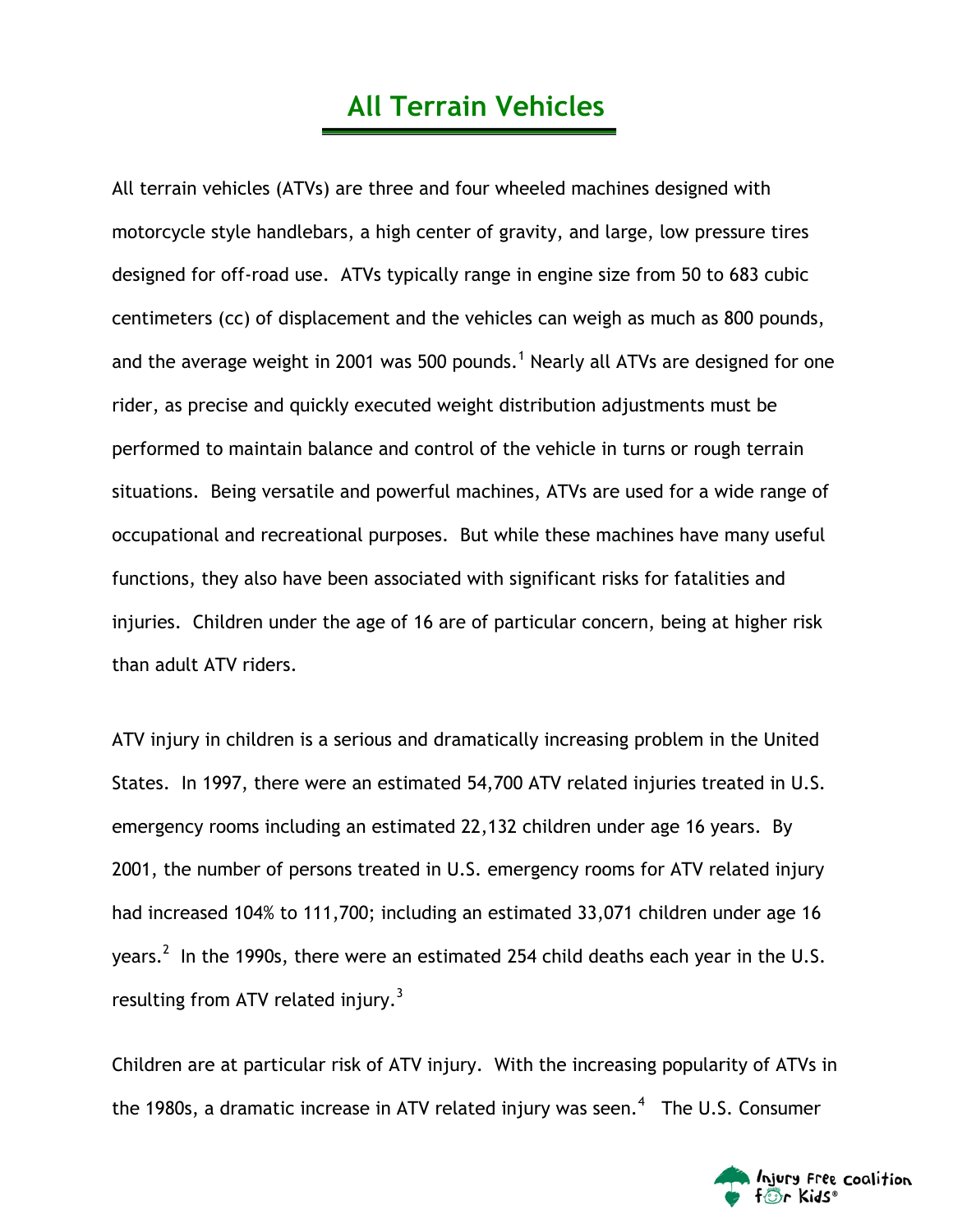Product Safety Commission (CPSC) became involved and entered into a consent decree with ATV manufacturers. The original consent decree expired in 1998, and was replaced by the ATV Action Plan in 1998, with similar provisions. The consent decree banned the production of 3-wheeled ATVs and prescribed a number of safety related measures, including warning labels and ATV safety programs.

In spite of the consent decree and its' intent to restrict sales of adult-size ATVs for use of children under age 16 years, there are numerous reports of striking increases in the number of injuries to children in the recent past.<sup>1,5-8</sup> The use of ATVs by children and adolescents continues to increase. Between 1997 and 2001, there was an increase of 9.1% in the number of riders under age 16 years and a 34.2% increase in the number of riding hours for children under age  $16.<sup>2</sup>$  Children on ATVs are at higher risk for ATV injury than adults; in 2001, there were an estimated 57.6 injuries/million riding hours in those under age 16 years compared to 37.4 injuries/million riding hours in those 16 and over.<sup>2</sup>

In addition to age, other risk factors for ATV injury and death have been identified. Male gender, use of 3 wheeled rather than 4 wheeled vehicles, and lack of helmet use are associated with increased risk.<sup>1</sup> Helmet use has been shown to reduce both injury severity and mortality risk due to ATV's by about 42%. $^9\,$  In addition, operation of an ATV on public roads has been consistently shown to increase the risk of an injury or fatality. $^1$ 

Common ATV injuries include head injuries (11.1%) and extremity trauma (64.8). Fractures and dislocations are present in 30.7% of injuries, and lacerations, abrasions, and contusions are frequent. About 16% of ATV injuries require hospital admission.<sup>10</sup>

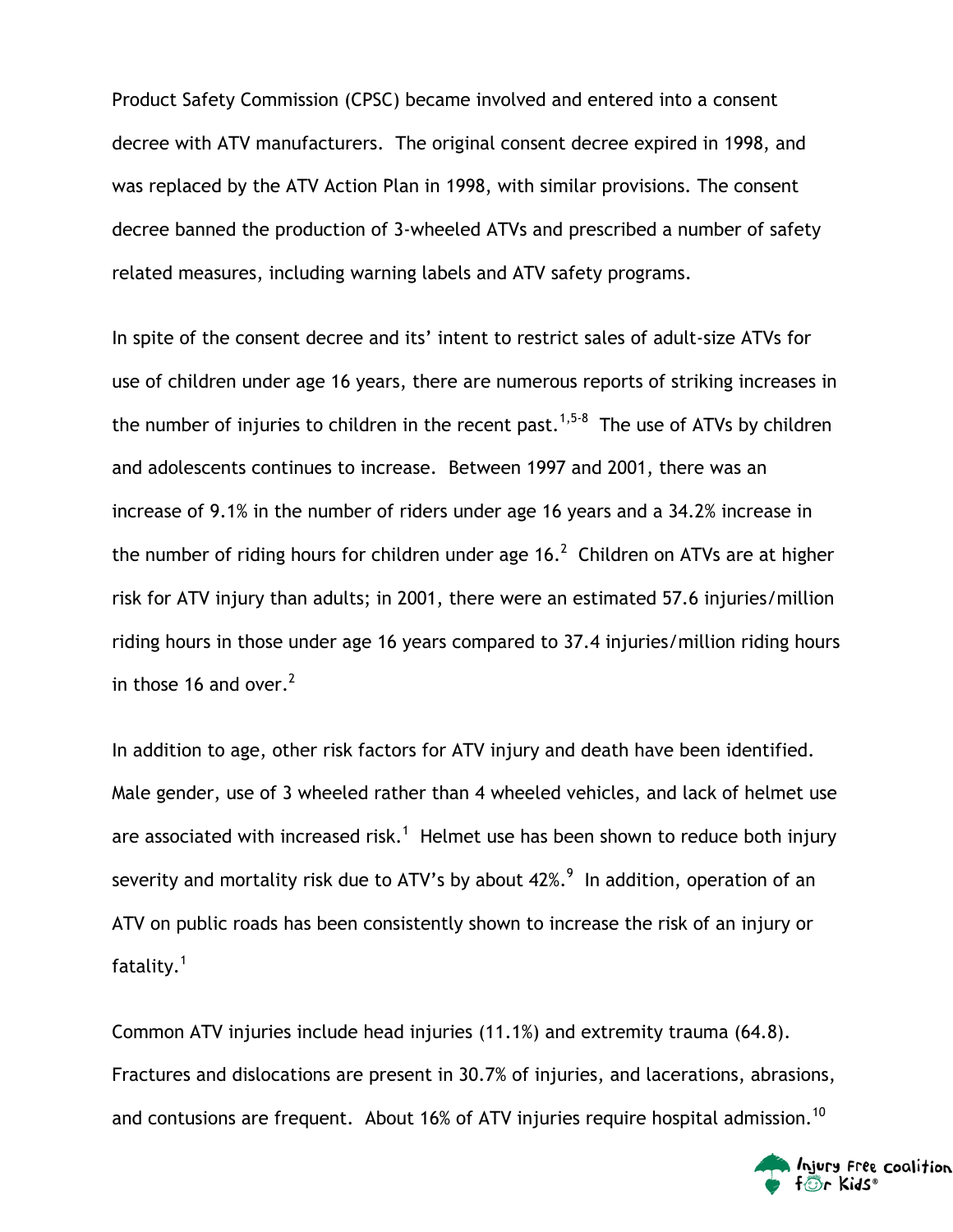To promote safer use among adults and discourage use by youth, various forms of legislation have been considered. A model bill introduced in 1989 by the American Academy of Pediatrics (AAP) is a standard for the goals of ATV safety legislation.  $11$ Commonly cited components of this bill include: 1) prohibition of children under the age of 16 from operating any ATV; 2) license, insurance, and registration requirements for all ATV operators; 3) a ban on operating an ATV on public roads; 4) motorcycle-style helmet, eye protection, and safety clothing required; 5) no passengers allowed on an ATV; and 6) a ban on operating an ATV while under the influence of alcohol, controlled substances, or certain prescription medications.<sup>11</sup> In 2000, the AAP produced a policy statement with updated recommendations including the use of seatbelts, rollbars, and automatic headlights.  $8$ 

ATV safety legislation has been effective in reducing injuries and deaths. Currently 44 states have at least minimal ATV safety laws. These states have significantly lower ATV related mortality rates as compared to the remaining 6 states (and Washington, D.C.) which do not have ATV safety laws.<sup>12</sup> In addition to legislation, ATV training is an effective method of reducing injuries and deaths. The CPSC reports that the large increases in injuries seen in recent years may be due in part to the increasing number of riders who have not received formal ATV training.<sup>2</sup> Free training classes are available with the purchase of a new ATV through the ATV Safety Institute (ASI).<sup>13</sup> Persons interested in ASI training who have not purchased a new ATV can attend for a relatively small fee.

While legislation and training are effective, responsible parental involvement and supervision is perhaps the most important component for reducing the number of ATV

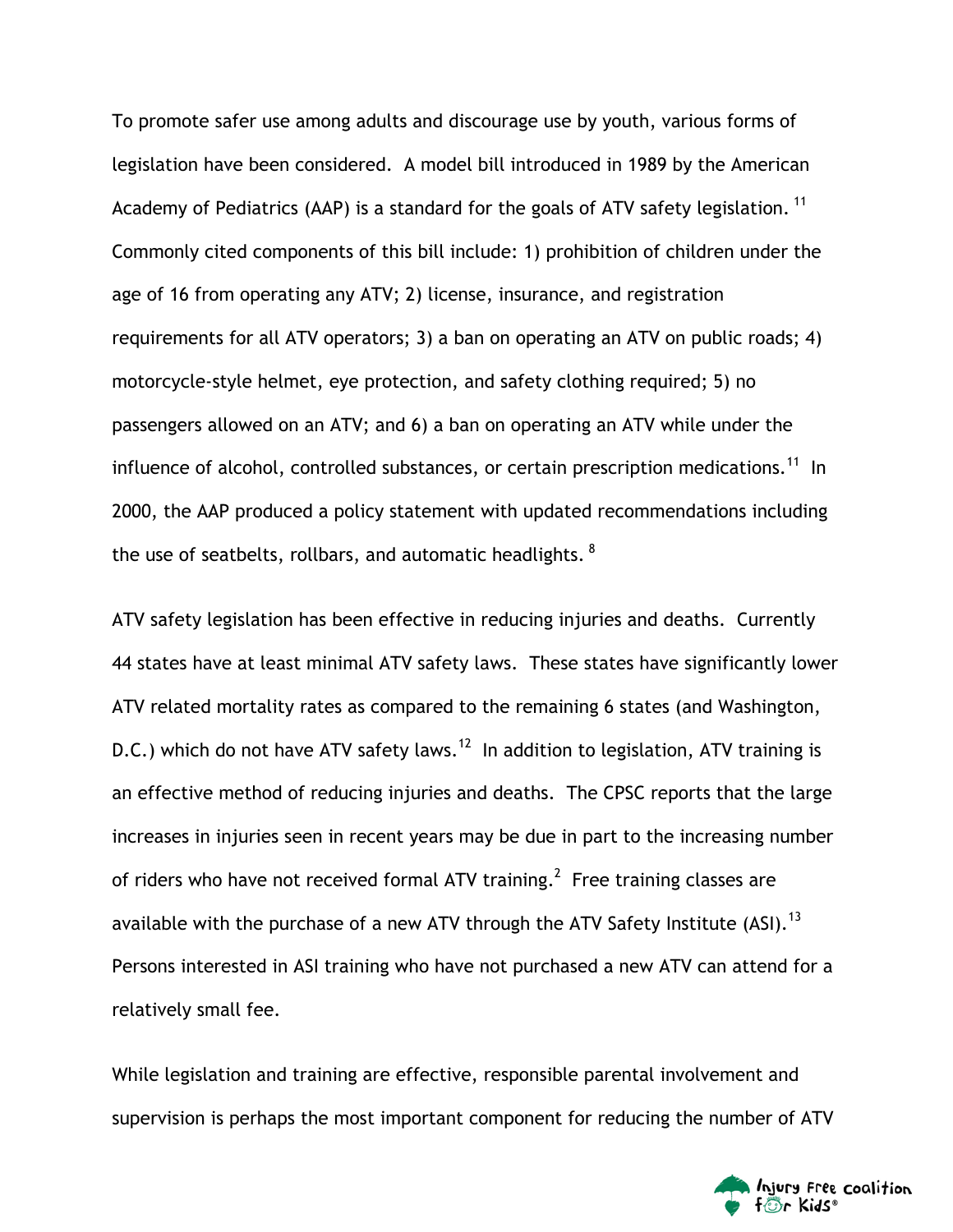related injuries and deaths experienced by children. Parents have the greatest amount of influence to ensure that their children ride appropriately sized ATVs and follow proper safety behavior. Improving the utilization of ATV legislation, ATV training, and parental involvement should help to significantly increase the safety of children.

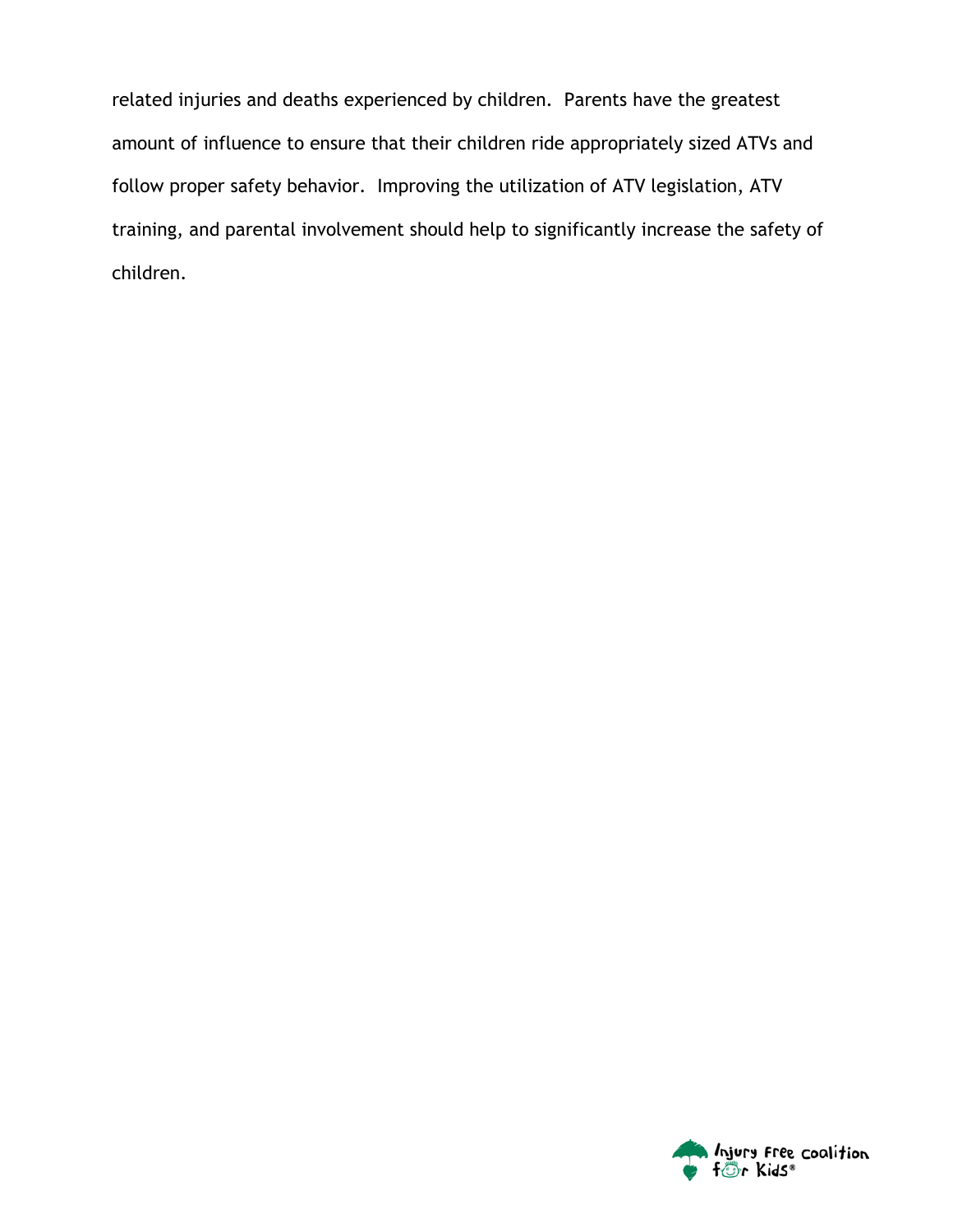## **References:**

- 1. Bercher DL. Pediatric injuries resulting from use of all-terrain vehicles. J Ark Med Soc 2001; 97(10):351-353.
- 2. US Consumer Product Safety Commission. All-terrain vehicle 2001 injury and exposure studies. Washington, DC: US Consumer Product Safety Commission. January 2003.
- 3. Helmkamp JC. Injuries and deaths and the use of all-terrain vehicles. N Engl J Med 2000; 343(23):1733-1734.
- 4. US Consumer Product Safety Commission. All-Terrain Vehicle Exposure, Injury, Death, and Risk Studies. Washington, DC: US Consumer Product Safety Commission. April 1998.
- 5. Cvijanovich NZ, Cook LJ, Mann NC. A population-based assessment of pediatric all-terrain vehicle injuries. Pediatrics 2001; 108(3):631-635.
- 6. Lynch JM, Gardner MJ, Wosey J. The continuing problem of all-terrain vehicle injuries in children. J Pediatr Surg 1998; 33(2):329-332.
- 7. Ross RT, Stuart LK, Davis FE. All-terrain vehicle injuries in children: industry regulated failure. Am Surg 1999; 65(9):870-873.
- 8. Committee on Injury and Poison Prevention, American Academy of Pediatrics. All-terrain vehicle injury prevention: two-, three-, and four-wheeled unlicensed motor vehicles. Pediatrics 2000; 105(6):1352-1354.
- 9. Helmkamp JC. The effectiveness of helmets in reducing all-terrain vehicle injuries and deaths. Accid Anal Prev 1990; 22(1):47-58.
- 10. Rodgers GB, Adler P. Risk factors for all-terrain vehicle injuries: a national case-control study. Am J Epidemiol 2001; 153:1112-18.